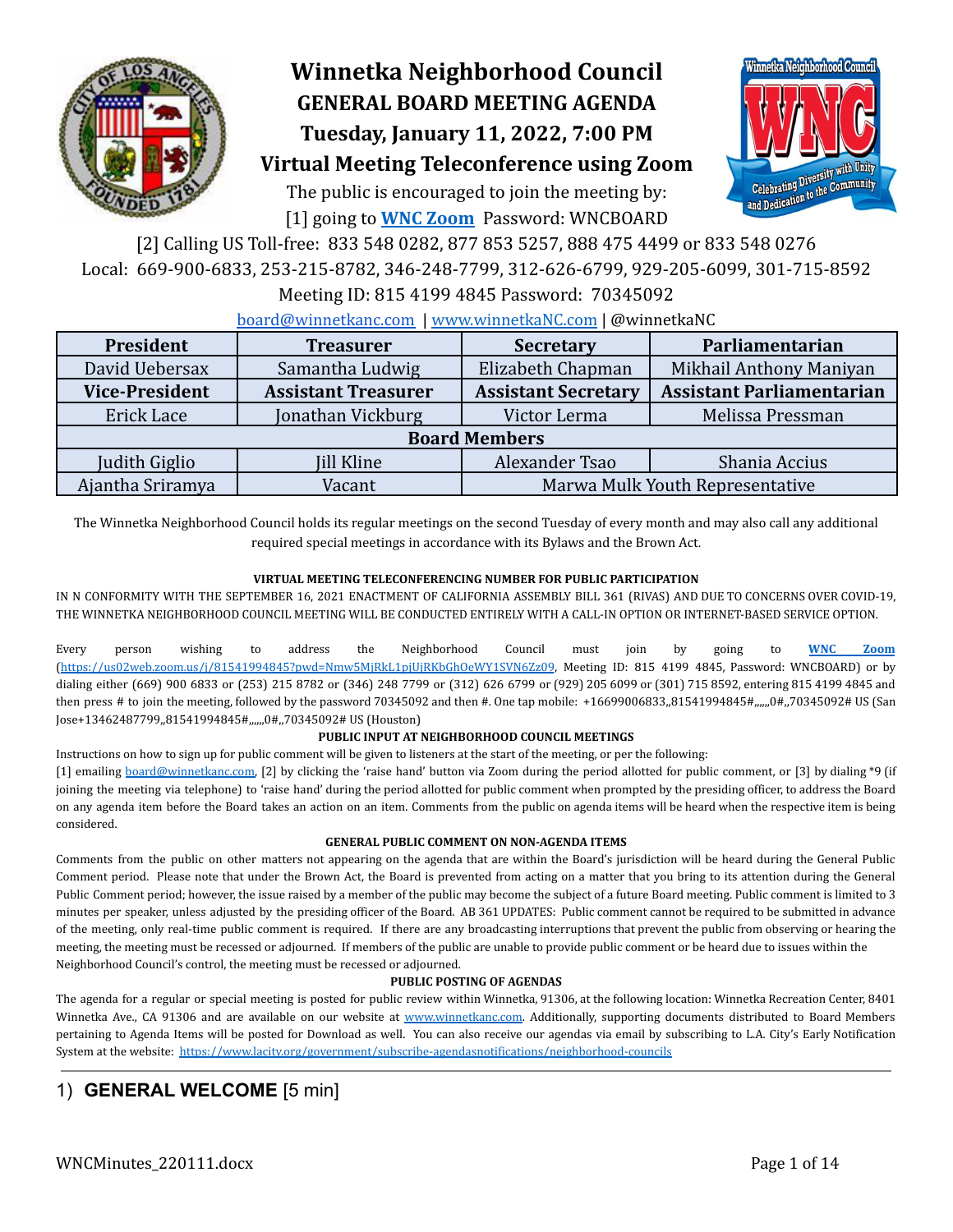## 2) **CONVENE MEETING and PLEDGE OF ALLEGIANCE** [1 min]

**Erick Lace** led pledge.

| 3) BOARD MEMBER ROLL CALL [2 min] |  |
|-----------------------------------|--|
|                                   |  |

| <b>Board</b>                                                                                         | Ja           | Feb | <b>Mar</b>     | Ap        | <b>May</b> | Jun | Jun            | <u>Jul</u>       | <b>Aug</b>     | <b>Sep</b> | Oc             | <b>Nov</b>     | <b>Dec</b>       | Jan            |
|------------------------------------------------------------------------------------------------------|--------------|-----|----------------|-----------|------------|-----|----------------|------------------|----------------|------------|----------------|----------------|------------------|----------------|
| <b>Member</b>                                                                                        | $\mathsf{n}$ | 09  | 09             | r         | 11         | 08  | 15             | 13               | 10             | 14         | t              | 09             | 14               | 11             |
|                                                                                                      | 12           |     |                | 13        |            |     |                | ٠                |                |            | 12             |                |                  |                |
| Ajantha Sriramya                                                                                     | LE           | E   | LE             | LE        | LE         | E   | A              | X                | X              | E          | E              | L/LE           | A                | $\overline{A}$ |
| <b>David Uebersax</b>                                                                                | X            | X   | X              | X         | X          | X   | X              | X                | X              | X          | X              | X              | X                | X              |
| <b>Erick Lace</b>                                                                                    | X            | X   | X              | X         | A          | X   | X              | X                | $\overline{A}$ | X          | X              | X              | X                | X              |
| <b>Judith Giglio</b>                                                                                 | LE           | A   | X              | LE        | X          | X   | A              | X                | X              | LE         | A              | LE             | X                | X              |
| Samantha Ludwig                                                                                      | X            | X   | X              | E         | X          | A   | X              | $\overline{A}$   | X              | X          | X              | X              | X                | X              |
| <b>Jill Kline</b>                                                                                    | X            | X   | X              | X         | X          | X   | X              | $\boldsymbol{A}$ | X              | X          | X              | X              | X                | X              |
| <b>Marwa Mulk</b>                                                                                    | LE           | X   | $\overline{A}$ | X         | A          | X   | X              | $\overline{A}$   | $\overline{A}$ | X          | X              | $\overline{A}$ | LE               | X              |
| <b>Alexander Tsao</b>                                                                                | X            | X   | X              | X         | X          | X   | X              | X                | X              | X          | X              | X              | L                | X              |
| <b>Jonathan Vickburg</b>                                                                             | X            | X   | X              | X         | X          | X   | X              | X                | X              | X          | X              | X              | X                | X              |
| <b>Shania Accius</b>                                                                                 | X            | X   | X              | X         | X          | X   | X              | $\boldsymbol{A}$ | X              | X          | X              | X              | X                | X              |
| <b>Victor Lerma</b>                                                                                  |              | X   |                |           |            | X   | $\overline{A}$ | X                | $\overline{A}$ | L          | $\overline{A}$ | X              | $\boldsymbol{A}$ | L              |
| <b>Mikhail Maniyan</b>                                                                               |              |     |                |           |            | X   | X              | X                | X              | E          | X              | LE             | $\boldsymbol{A}$ | X              |
| <b>Elizabeth Chapman</b>                                                                             |              |     |                |           |            | X   | X              | X                | X              | X          | X              | X              | X                | X              |
| <b>Melissa Pressman</b>                                                                              |              |     |                |           |            | X   | X              | X                | X              | X          | X              | X              | E                | X              |
| <b>Lisa Reeber</b>                                                                                   | X            | X   | X              | X         | X          | X   | X              | X                | X              | X          | X              |                |                  |                |
| <b>Franklin Solis</b>                                                                                | X            | X   | E              | X         | L          |     |                |                  |                |            |                |                |                  |                |
| <b>Steven Fuhrman</b>                                                                                | X            | X   | X              | X         | X          |     |                |                  |                |            |                |                |                  |                |
| <b>Celia Vasquez</b>                                                                                 | X            | X   | LE             | <b>LE</b> | X          |     |                |                  |                |            |                |                |                  |                |
| $X =$ Present, A = Absent, E = Excused, / = Not on the Board at this time, L = Late, LE = Left early |              |     |                |           |            |     |                |                  |                |            |                |                |                  |                |

\***Cancelled Meeting,** †**Special Meeting**

4) **MEETING RULES & ANNOUNCEMENTS:** The Board may take action on any item on the agenda, which may be taken out of order.

### **David** - still meeting online.

- 5) **APPROVAL OF MINUTES:** We will review and approve the Minutes as available.
	- A Motion to approve minutes for December 14, 2021 (**WNC-2022-011122-5A)**

Erick moved to approve, Judith seconded.

Discussion regarding Melissa's attendance record in December to be changed to Excused Absence. Melissa has been going to VANC. Wasn't sure if it needed to be added to minutes.

Approved by consensus with Melissa's amended record.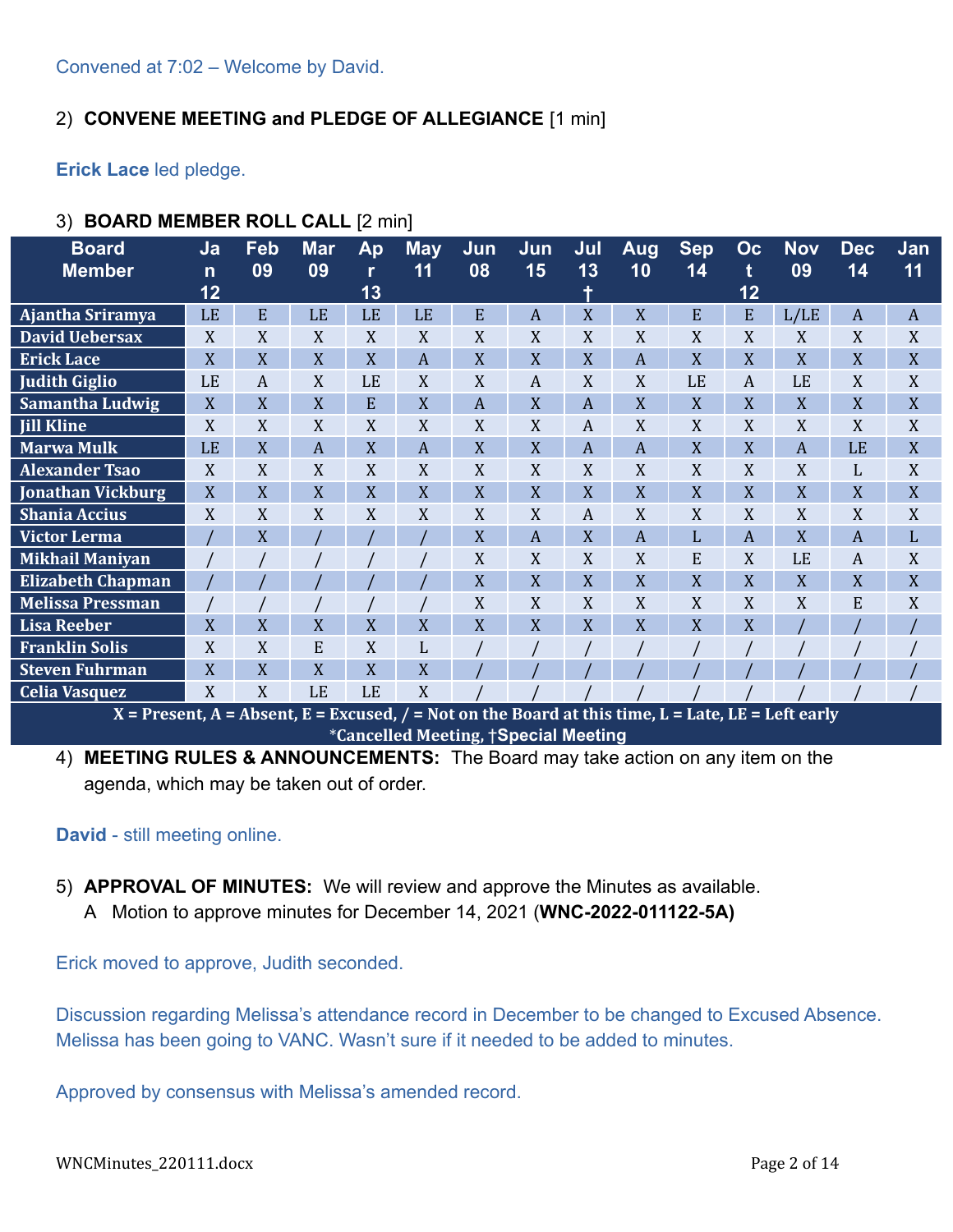## 6) **GOVERNMENT REPRESENTATIVES:**

A Updates and reports from representatives of the offices of Mayor Garcetti, Council District Councilmember Bob Blumenfield (CD3 CM BB), Congressman Brad Sherman, State Senator Stern, State Assembly Jesse Gabriel, US Congressmember Brad Sherman, LA County Supervisor Sheila Keuhl, the LAPD and/or CPAB, LAFD, LAUSD Board Member Scott Schmerelson, Dept. of Neighborhood Empowerment (DONE), Board of Neighborhood Commissioners (BONC), Neighborhood Council Budget Advocates (NCBA) and any other local, state, or federal agencies.

**Officer Zamora:** No statistics available today. Loss of Officer this morning, asking for thoughts and prayers during this time. Jan 20 car meeting flier has been submitted. Increase in apple air tags, which are being attached to vehicles. These are being used to track the vehicle home and used by thieves. Look behind the license plate, near wheel wells, etc. This has occurred as people have left the Northridge Mall.

Winnetka Park is still a concern, as well as Pennfield alley. LAPD no longer does sweeps for homeless encampments. Everything is through the Council office now. They will send appropriate resources to the individuals. There are a number of officers who are out with Covid, and they are short handed. Winnetka Park has a cleanup soon. The Penfield person has been notified to relocate. Mason alley has a new homeless individual, who is refusing help. Independence / Nordhoff - businesses there will be meeting soon to determine assistance needs there.

**David**: Pennfield had an illegal wall for years, but that has been removed. Lots of cleanup and reaching out has occurred. This has started piling back up again. Lots of new items left in the alley, including a refrigerator. Drug abuse and mental health issues have been continuing to increase the homeless problems. There were no posted signs that David was able to find in the park.

**Keith Banks, Bob Bluemenfield's office**: Temporary signs have been placed in the Winnetka Park area. They extended that time, and then the rain came and prevented enforcement. Cleanup is scheduled for this Thursday, along with Parks and outreach workers. The individuals there have been notified of the location no longer being available for staying overnight. Pennfield alley is also covered by a vehicle code, in addition to being 500 ft of the Park. Everything will be removed or stored with the upcoming cleanup.

**David**: Where are the signs?

**Keith**: They are posted on the door of the Rec Center, on telephone poles and along the fence. They have been replaced numerous times due to being torn down. All of the individuals in the park have been individually notified of the upcoming enforcement. No camping will be allowed after closing time of the Park, which is after 10:30 pm.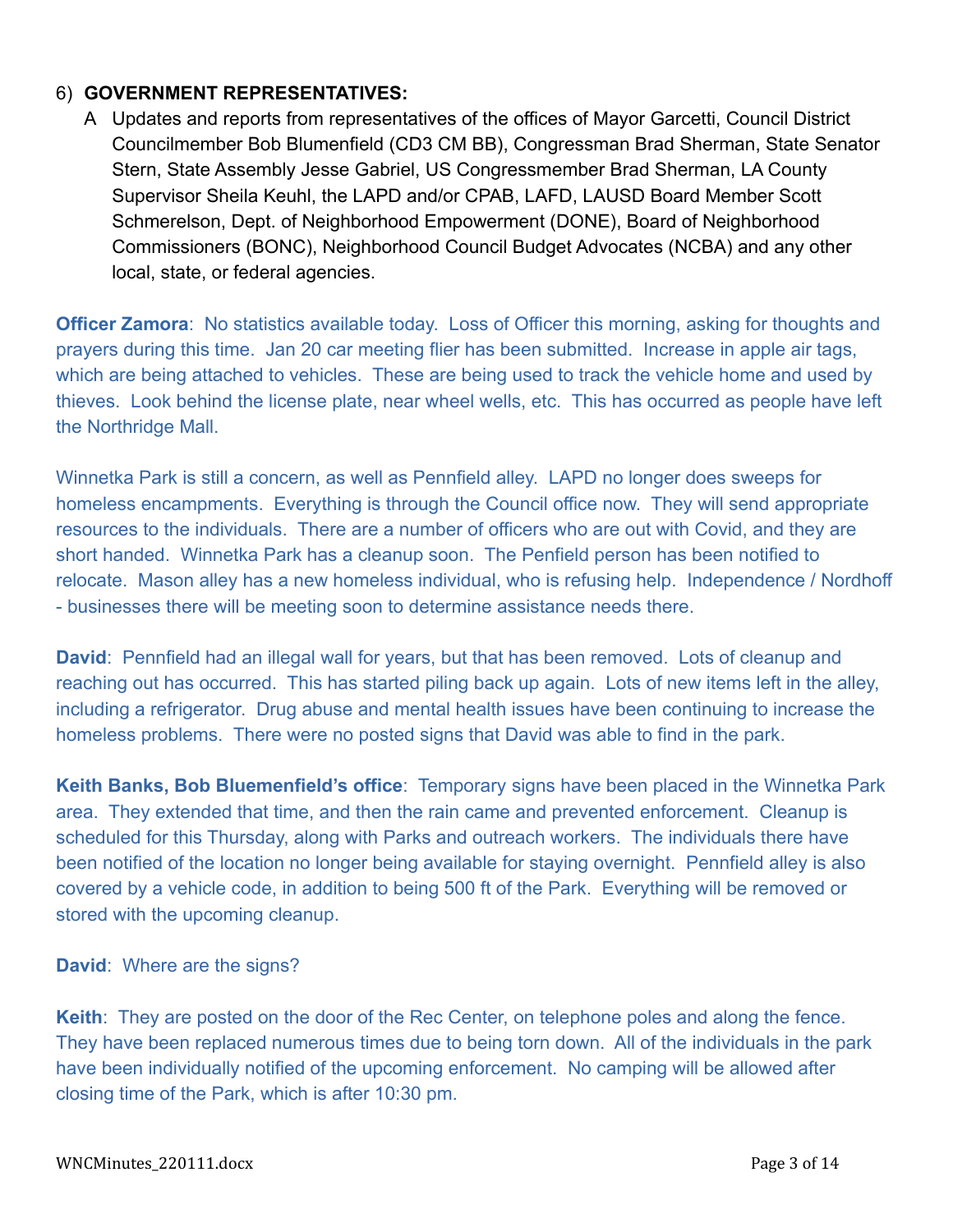**Alex**: What is the City planning to do if they do not comply?

**Keith**: They are working in conjunction with the UHRC, which will also work with Law Enforcement to ensure compliance. Rec and Parks will also be using their Park Rangers to enforce keeping the park clear.

**Safi**: LAPD has a homeless coordinator, which works with the council offices. They are going to be a part of the enforcement in regards to the sidewalk component. They are going to get an update within the next week as to how that enforcement will be utilized. Public right of way would be LAPD enforcement, but Park will be Park Rangers.

**Alex**: Is there going to be a final stop date on these locations?

**Keith**: No, there is not a stop date. Corbin underpass has been cleared and is still cleared. Winnetka Park is their next priority.

**Jill**: When do you expect the permanent signs to be installed?

**Keith**: Meeting this week with the Mayor's office. There has been a supply delay on the signs, but it's expected to be soon.

**Juan**: Did CD-12 get their signs posted for their 41-18?

**Officer Zamora**: No, they have not had theirs posted either.

**Erin Seinfeld, Mayor's Office**: West Valley representative for Mayor Garcetti. Next round of the comeback checks will be at the end of the month. We are in a big surge with Covid cases. They are working to extend testing for Covid around the City. Pierce College testing has started as of last week. T-Sa 10-4. Metro resumed at the end of the year. Several discount programs are available for Metro. 2022 homeless count is going to be at the end of this month. LA San is experiencing staffing shortages. Bin collections may be delayed, but they will be picked up if left out.

UHRC is the Mayor's unified homeless response center. They work with the City and providers to coordinate the response.

**Juan**: Asked about a position on recall for Mr. Gascon.

**Erin**: No comment, and the mayor has also not taken a position.

**Keith**: Winnetka and Bicycles. The Board has approved the project for the park, and the contractor has been chosen. They are expecting to schedule the work in the park within a short period of time.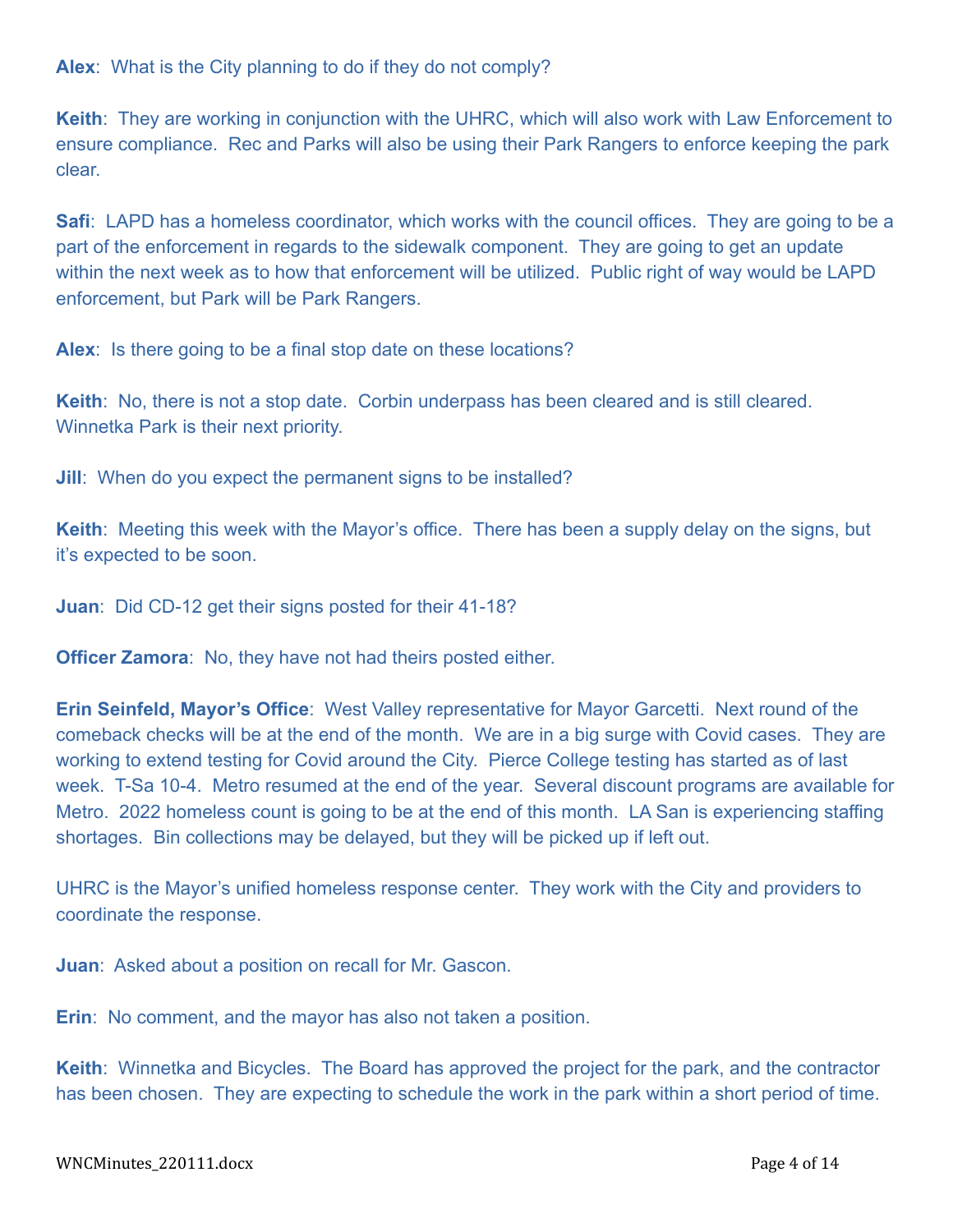**Blake Clayton, Sheila Keuhl's office**: Covid cases have spiked tremendously. Health Care workers are struggling and supplies are also strained. Please wear your masks, please stay protected. Recent health officer order on January 11, revising the health guidance. Some employers are required to provide and have workers wear well-fitting medical grade masks.

Redistricting took place and has completed and the City workers are now in their new territories.

**Glenn:** Is the Chatsworth office going to be taken over? The Chatsworth location is more convenient.

**Blake**: Chatsworth is now being overseen by Blake's office. This is the last year for Supervisor Keuhl, so this year is not likely to see any location changes.

**Mario**: Reviewed conflict rules. To be eligible to vote on finance items, all members must have current trainings. Agendas must meet new guidelines. Bylaw revision season is here, and must be finalized by April 1. Able and Planning 101 training was pushed back to Jan 1. Enforcement will be reviewed by the City and actions taken as necessary.

**Mikkie Loi**: Tomorrow evening is the LAPD Valley Traffic division's traffic discussions.

**Glenn Bailey, Budget Advocate**: They are still seeking a Budget advocate for the West Valley, for the remainder of the term ending in June. Budget proposals have been submitted this month from DONE. January 29, there is an online meeting for potential advocates to attend. [www.budgetadvocates.org](http://www.budgetadvocates.org)

There are still reports and recommendations being put together by near the end of January. Annual Budget Day June 18.

- 7) **PUBLIC COMMENT**: Comments from the public on any items not specifically listed on this agenda. Board Members should not address or discuss these comments other than to direct matters to the appropriate Winnetka NC committee or other agency. [3 min each]
- 8) **TREASURER'S REPORT**: (Ludwig/Uebersax) Discussion and possible action regarding the status of Winnetka NC finances, Funding portal, and any additional reports as needed.
	- A Discussion, review, and approve Monthly Expense Reports (MER) for December 2021
		- MOTION: "The Winnetka NC Board has reviewed the December 2021 Monthly Expenditure Report. The Board approves the report and authorizes the Treasurer to submit the report to the City Clerk." (Ludwig//Uebersax) (**WNC-2022-011122-8A)**

**Samantha:** reviewed the Monthly Expenditure Report for December 2021.

Erick moves to approve the report, Judith seconded.

WNCMinutes\_220111.docx Page 5 of 14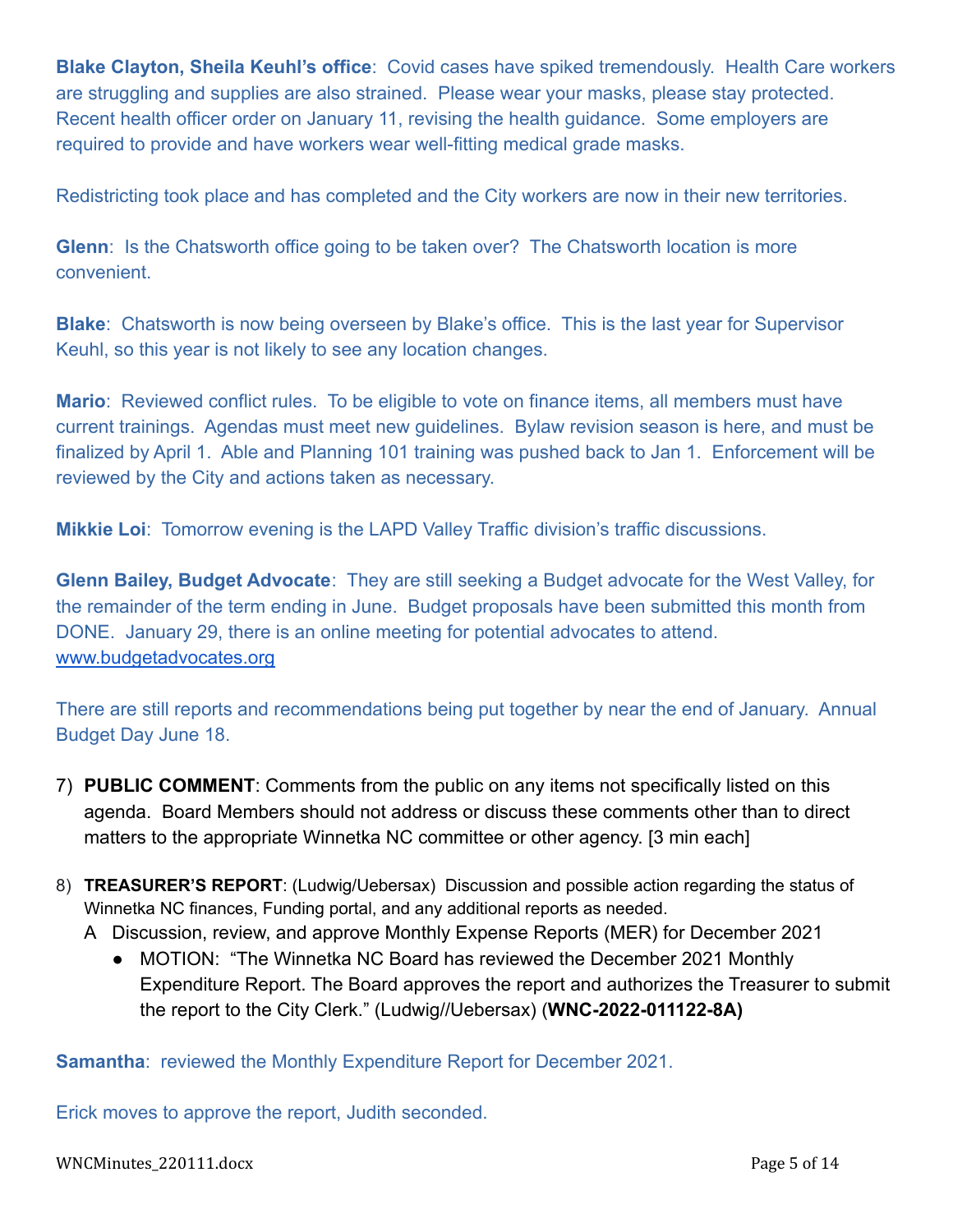| <b>Board Member</b>      | Yes | No | Abstain | Ineligible | Recused | Absent |
|--------------------------|-----|----|---------|------------|---------|--------|
| Ajantha Sriramya         |     |    |         |            |         | X      |
| <b>Lisa Reeber</b>       |     |    |         | n/a        |         |        |
| <b>David Uebersax</b>    | X.  |    |         |            |         |        |
| <b>Erick Lace</b>        | X   |    |         |            |         |        |
| <b>Judith Giglio</b>     | X   |    |         |            |         |        |
| Samantha Ludwig          | X   |    |         |            |         |        |
| <b>Jill Kline</b>        |     |    |         | X          |         |        |
| <b>Marwa Mulk</b>        |     |    |         | X          |         |        |
| <b>Alexander Tsao</b>    | X.  |    |         |            |         |        |
| <b>Jonathan Vickburg</b> | Χ   |    |         |            |         |        |
| <b>Shania Accius</b>     | X   |    |         |            |         |        |
| <b>Victor Lerma</b>      |     |    |         |            |         | X      |
| <b>Mikhail Maniyan</b>   |     |    |         | X          |         |        |
| <b>Elizabeth Chapman</b> | X   |    |         |            |         |        |
| <b>Melissa Pressman</b>  | X   |    |         |            |         |        |

**Approved**: (9 Yes, 0 No, 3 ineligible, 2 Absent)

## 9) **NON-CONSENT CALENDAR:**

A Discussion and action with regards to publicizing the process for filling open Board seat.

**David**: Normally it is publicized, and opened up for new appointments. Needs to be added to outreach. Would like to invite potential members to join in during the February meeting for potentially being voted in during the March meeting.

- B Discussion and possible Action regarding to City Council updating of Ordinance([Section 41.18](https://clkrep.lacity.org/onlinedocs/2020/20-1376-S1_ord_187127_09-03-21.pdf) [of the Los Angeles Municipal Code](https://clkrep.lacity.org/onlinedocs/2020/20-1376-S1_ord_187127_09-03-21.pdf)) relating to use/maintenance of public right-of-way, particularly Part 2 determinations and signage (CF [20-1376-S1\)](https://cityclerk.lacity.org/lacityclerkconnect/index.cfm?fa=ccfi.viewrecord&cfnumber=20-1376-S1)and various locations
	- Update on Winnetka Park and Penfield Alley.
	- Other areas identified by Stakeholders including Elkwood cul du sac.
- C Discussion, update, and possible action with regards to working with community groups and coordination of WNC Committees in support of efforts such as cleanup events and/or issues relating to encampments and unhoused at the following locations:
	- Winnetka and Quimby Parks.
	- Alleys at Penfield Alley (North of Roscoe, east from Winnetka) and behind businesses on the Northwest corner of Mason and Roscoe.
	- Los Angeles River cleanups by LA River Walkers and Watchers [\(larww.org\)](http://larww.org/) and Volunteers Cleaning Communities (<https://volunteerscleaningcommunities.com>) on the last Saturday of each month; Friends of the LA River (FOLAR); and others tbd.

**David**: These items were already discussed above during Item 6 above.

**Juan**: Park cleanup was recently completed, and a lot of bottle caps were found. Spread awareness during sports events to keep the area clean. WNCMinutes\_220111.docx Page 6 of 14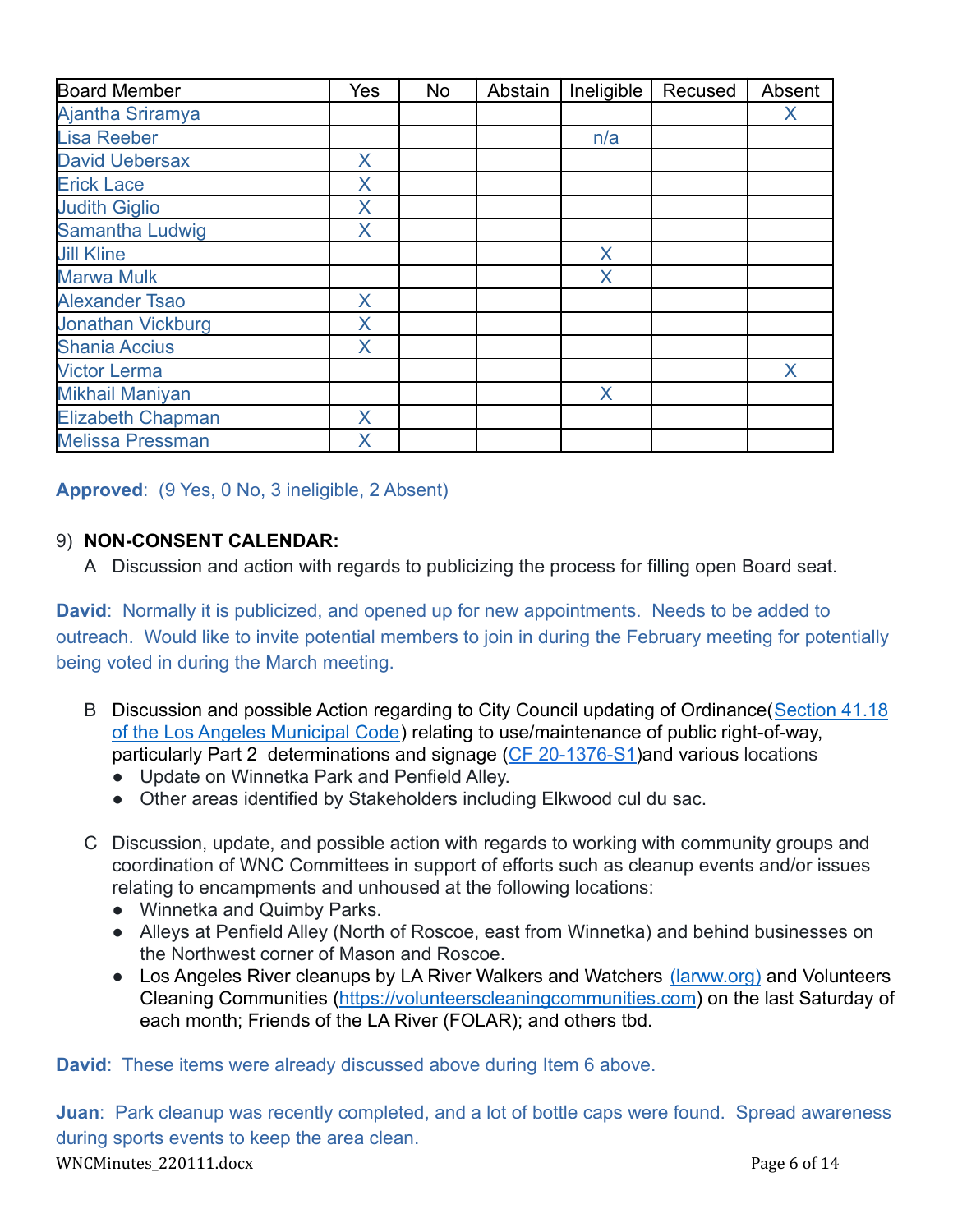**David**: VCC has been doing a lot of good work to continue to clean up our public areas. January 29 is the next planned cleanup.

**Erick**: April 23 for the cleanup in the Park?

**David**: Yes, that is the date we are planning below for Spring Fling.

**Juan**: Would there be interest in installing a video system at the Park? Either through CD3 or WNC?

**David:** Absolutely. That is something we should add to the agenda for the committee meetings or the next meeting. Research has been done in regards to WiFi requirements and needs for the park to have a video camera system installed. This suggestion could be supported by the WNC.

**Erick**: Recommend that the items be added to the Public Safety committee or the Public Works & Transportation Committee agendas.

**Jonathan**: Agree that this is a great idea.

**David:** Discussion of a neighbor living in an RV on Elkwood. It is parked along the back of a property that has a deep background.

**Judith:** Received an email regarding that RV and that it hasn't been there since the rains. The son has been missing, and the father may be moving the RV. Ongoing concern.

**David:** Enforcement is supposed to take place if it's been stationary for 72 hours, but it is limited if someone claims to live there.

## 10)**REGULAR COMMITTEE REPORTS & MOTIONS**:

- A Outreach & Social Media Committee (OSM) Report (Kline) [20 min]
	- NOTICE: Meetings are held as needed on the 1st Tuesday of each month at 7:00 PM
		- ◊ General update on Committee plans and activity.
		- ◊ Planning for alternatives for celebrating the Centennial of Winnetka in 2022.
		- ◊ Discussion and possible action on approving a board policy for approving informational and/or opinion articles for publishing on the WNC website, social media, and other outreach channels. Sample articles below will be posted in the agenda packet online:
			- (a) "Strength is Never a Weakness"
			- (b) "To Arm or Not to Arm"

**Jill:** December meeting was canceled. There is an extra meeting this month. They hope to have a newsletter to be presented for approval at the next meeting.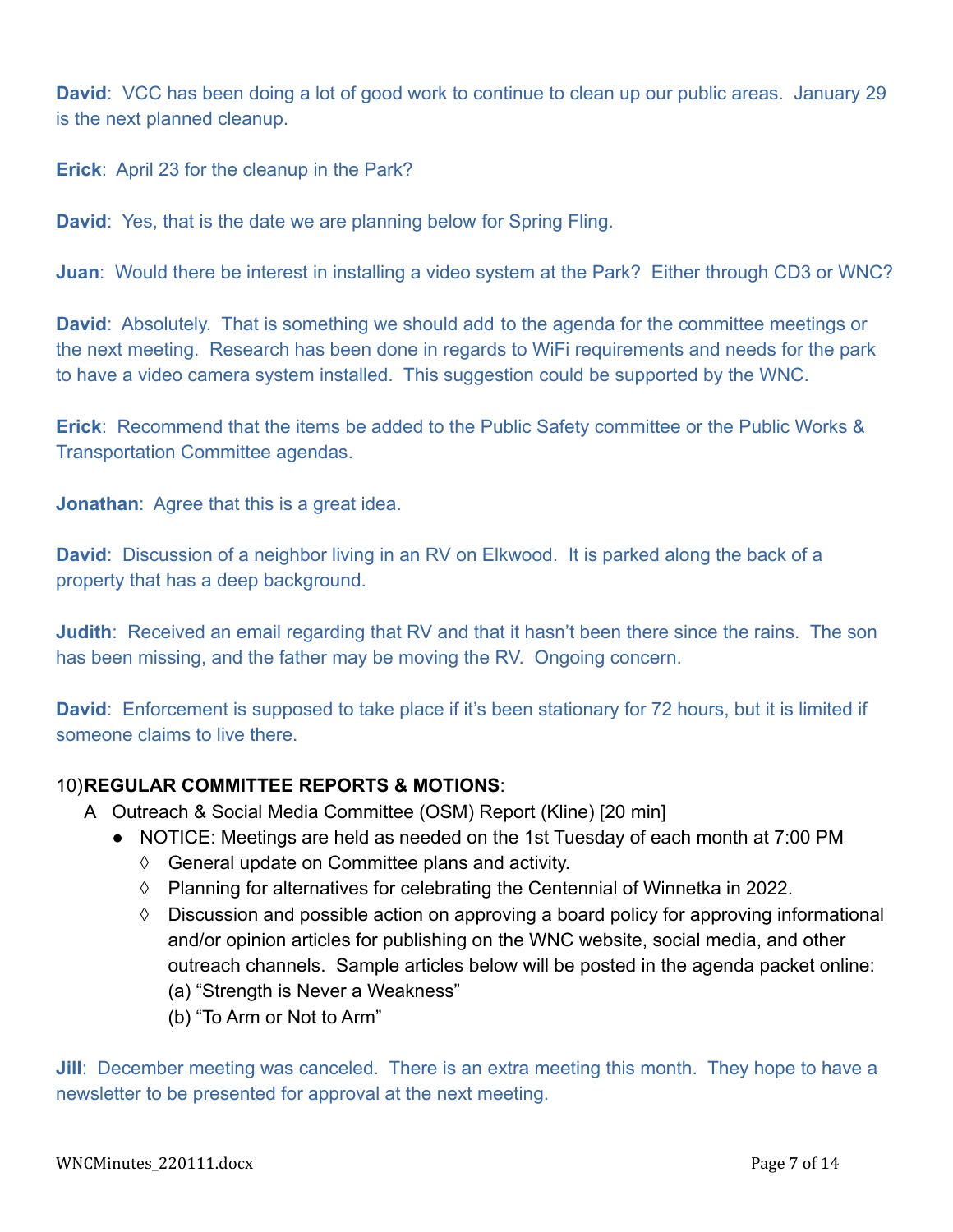**Melissa**: They are still seeking videos for the event. There is a youtube channel that has been setup now to consolidate the videos. This will be promoted through social media.

**Jill:** Requested that board members submit articles for the e-newsletters. Alex has submitted 2 articles. Committee discussed these articles, but felt that they needed board approval. Normally the board would like articles that are factual rather than opinion.

**Alex**: These articles he created for the newsletter. The intent was to be engaging and informative.

**Erick**: The articles may be too long for the newsletter. Does like the idea of trying to get more engagement.

**Shania**: Guns in general are a sensitive topic with the black community, and may generate negative attention.

**Jill:** In the past, the goal has been to share the information of the committees and current events, which have been limited in the current environment of covid. Personally is not a fan of the content, even though they are well written.

**Alex**: Grew up in Winnetka, but never heard of the WNC. Without engagement with our community, we are not being effective. Would like WNC to be stronger. These articles are just from his own mind, but if more people write in there would have more perspectives.

**David**: That is why we have these meetings, and why it is being presented here.

**Juan**: Consider writing both the for and against in regards to the Concealed Carry Permit - to provide the balance. There could also be information in regards to firearm safety. There should be different points of view that could be submitted from our community.

**Mario**: Perhaps a conversation with the City Attorney would be appropriate, if there is information being disseminated by the NC.

**Samantha:** This is not the type of supplemental articles she would like to be adding to the newsletter. It could skew the perspective of the focus of the neighborhood council. Generally speaking, she does not think that firearm promotion would not be appropriate for the NC.

**Alex**: This was why he thought each committee could be addressed in a section, as opposed to coming from the whole board. There are a lot of discussions regarding guns and safe gun ownership and crime rates. Differing ideologies are going to exist, but there is an opportunity for engagement and discussion.

**Jonathan**: A passion piece is important to see. From a public perspective, this could cause more

WNCMinutes\_220111.docx Page 8 of 14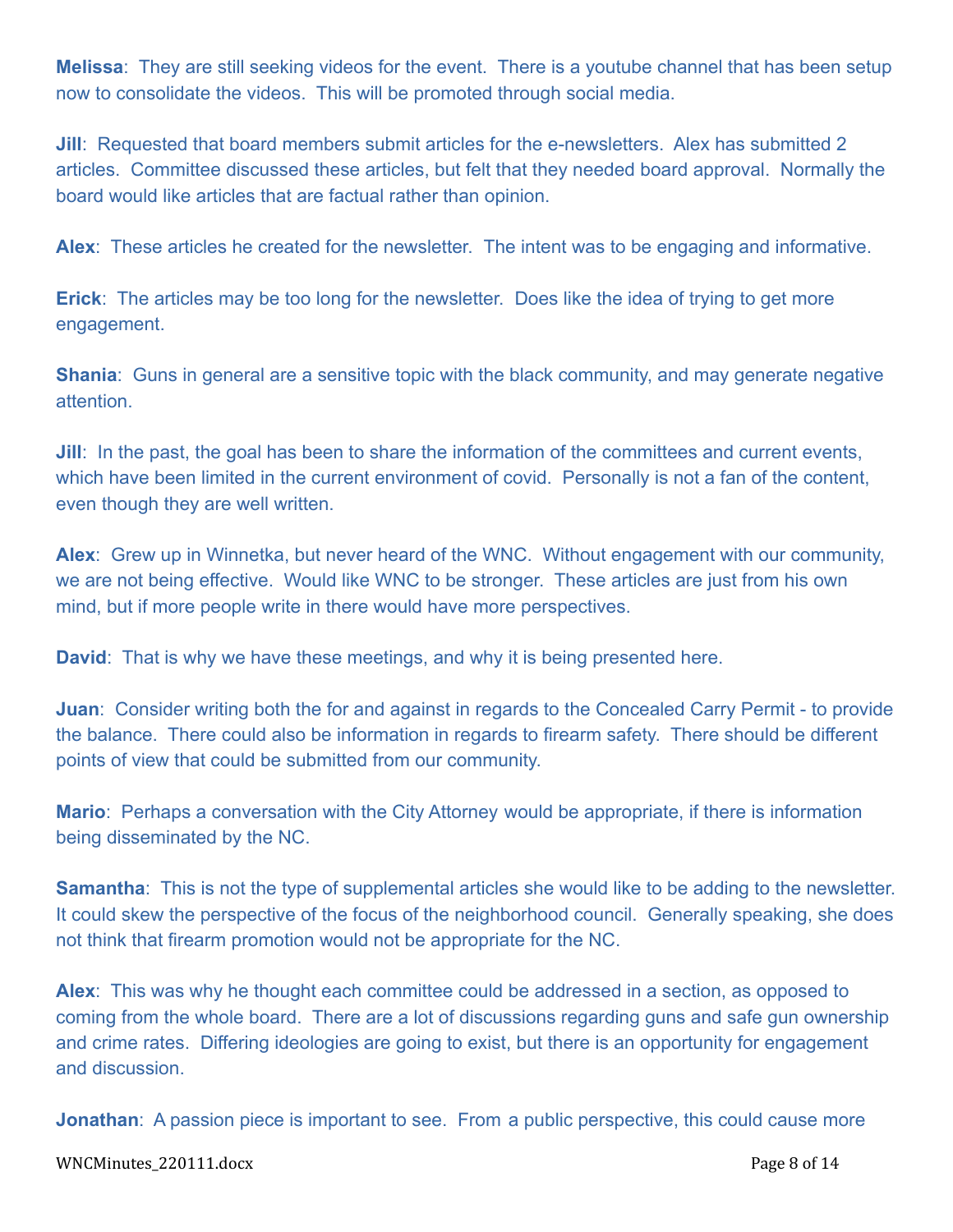harm than good. As an opinion piece it would be appropriate to remove the committee from the title and have it be labeled as an opinion.

**Jill:** There isn't enough room on the newsletter for this length of article. Is there another venue where these should be considered?

**David**: There was a speaker bureau, which was put on by Outreach before. The content of the newsletter should be applicable to our stakeholders. Newsletter is reporting on things that we do, things that we provide, and things that we can promote. However, we can't have serial conversations on social media or in other places that are not official board meetings.

**Melissa**: Newsletter does not seem to be the right forum. This next newsletter there is more content coming out in regards to information about the neighborhood. It might be appropriate to have them online and marked as an opinion piece by the author.

**David**: One of the recent newsletters did result in additional people being able to participate in the election.

**Jill:** Yes, there isn't the physical space in the newsletter for this current iteration.

**Elizabeth**: Would like to see more engagement, but do not think that the newsletter is the appropriate forum for an opinion piece.

**Alex**: He knew they were a little bit long, but wanted to start the gears turning in regards to creating content.

**Jill:** If anyone wants to submit anything from a committee for the newsletter. Articles would need to be submitted to be dropped into a placeholder by this weekend.

**David:** We got a lot of information about the park tonight, and he would like to create a quick article in regards to the park for the newsletter.

### ◊ Discussion and possible action on approval of Valentine's Day Card initiative.

**Jill**: Candy drive went on in Oct / Nov for leftover Halloween candy. They are looking to work on a volunteer card drive for Valentines day. If possible they would like to include local schools, to create cards for retirement centers or other places that might not get a lot of cards.

**Erick**: This is a great idea, and could be included as an English assignment.

**Jill:** They are already reaching out to the senior centers, but Erick could touch base with the schools to request students create the cards.

### WNCMinutes\_220111.docx Page 9 of 14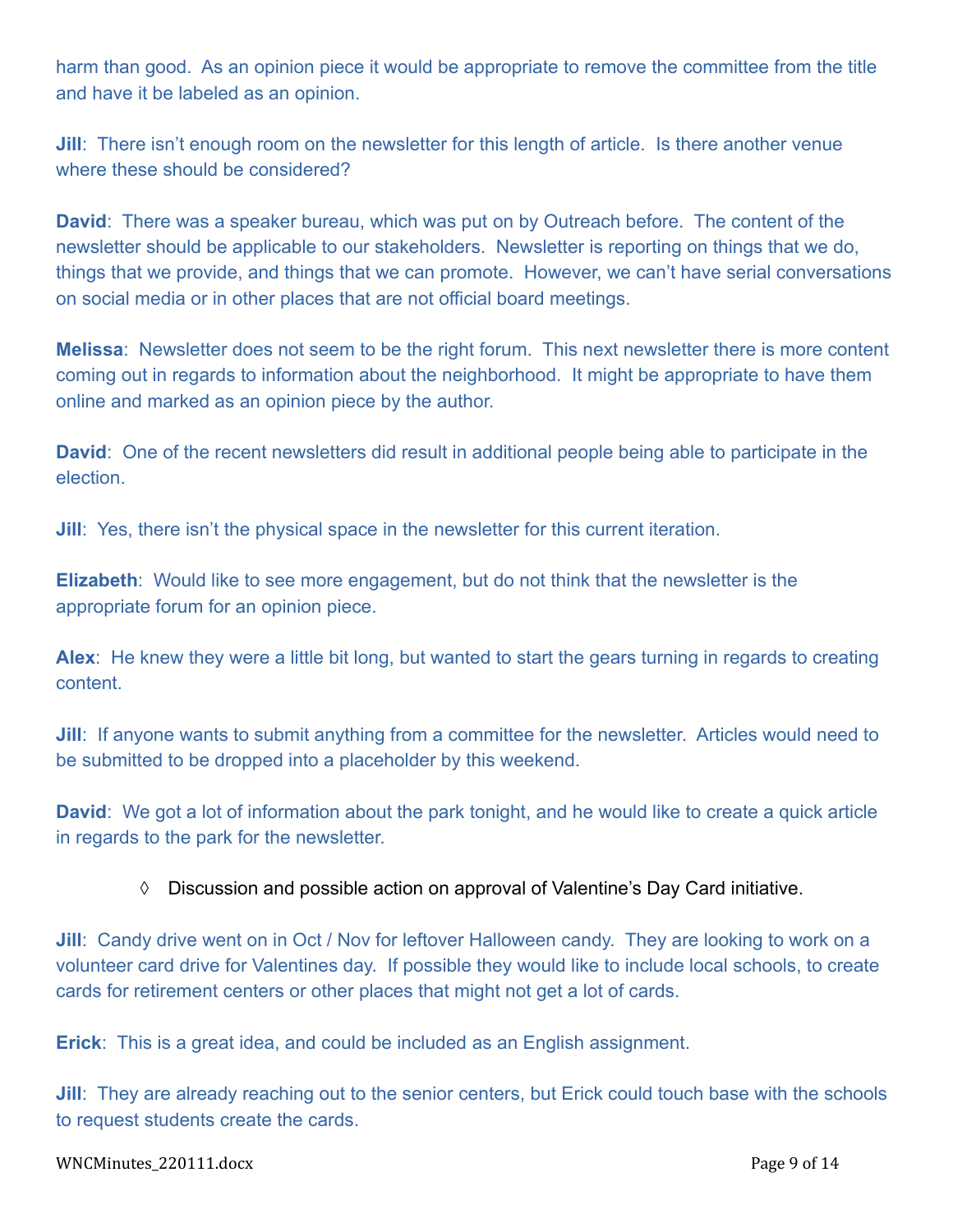◊ Discussion and possible action on approval of partnership with Food Drive program.

**Jill**: Shania works with a food drive organization that we might be able to work with. Looking for dates that the NC could possibly volunteer.

**Shania**: Works with FoodCycle LA. Free food distribution at Christ Church Winnetka. February 26 is the current proposed date. Volunteers come at 9:15, finished by 11am.

**Juan**: Thank you! Are you planning to do this monthly?

**Shania:** Right now it's only quarterly, because they are a small team.

**Samantha**: We do have a shade canopy that has WNC branding and some giveaways that could be included at the distribution.

**Jonathan:** This event on Feb 26 sounds amazing and a great opportunity as a board.

◊ Approval of Invoice for the 2022 Spring Newsletter, at an amount not to exceed \$6000.

**Jill**: Approval for newsletter invoice.

Approval was already completed in November.

- B Public Works & Transportation Committee (PWT) Report Uebersax) [10 min]
	- NOTICE: Meetings are held at the WCC on the  $4<sup>th</sup>$  Monday of each month at 7:00 PM
		- ◊ General update on Committee plans and activity.
		- ◊ Discussion and possible action regarding Public Works and Transportation motion to request WNC Board to draft a motion in opposition for plans for 405 Sepulveda Pass ExpressLanes Project, for the drafting of correspondence to Metro, Board Members including LA City Mayor or City Council Members, and/or Community Impact Statement.
			- (a) Concerns include: Inadvertent lane confusion causing tickets; Benefitting affluent drivers, while disadvantaging those with lower income those underserved by mass transit; Leading to in implementation of Dynamic Pricing; Security and tracking of transponders; and the overall lack of the normal transparency in the outreach, discussion, and planning of projects by Metro.

(b)<https://www.metro.net/projects/sepulvedacorridor/> (c) <https://storymaps.arcgis.com/stories/88d93c10a2164de89349bbcd30bcf6b2>

- C Planning & Land Use Management Committee (PLUM) Report (Uebersax) [10 min]
	- NOTICE: Meetings are held as needed on the 3rd Tuesday of the month.
		- ◊ General update on Committee plans and activity.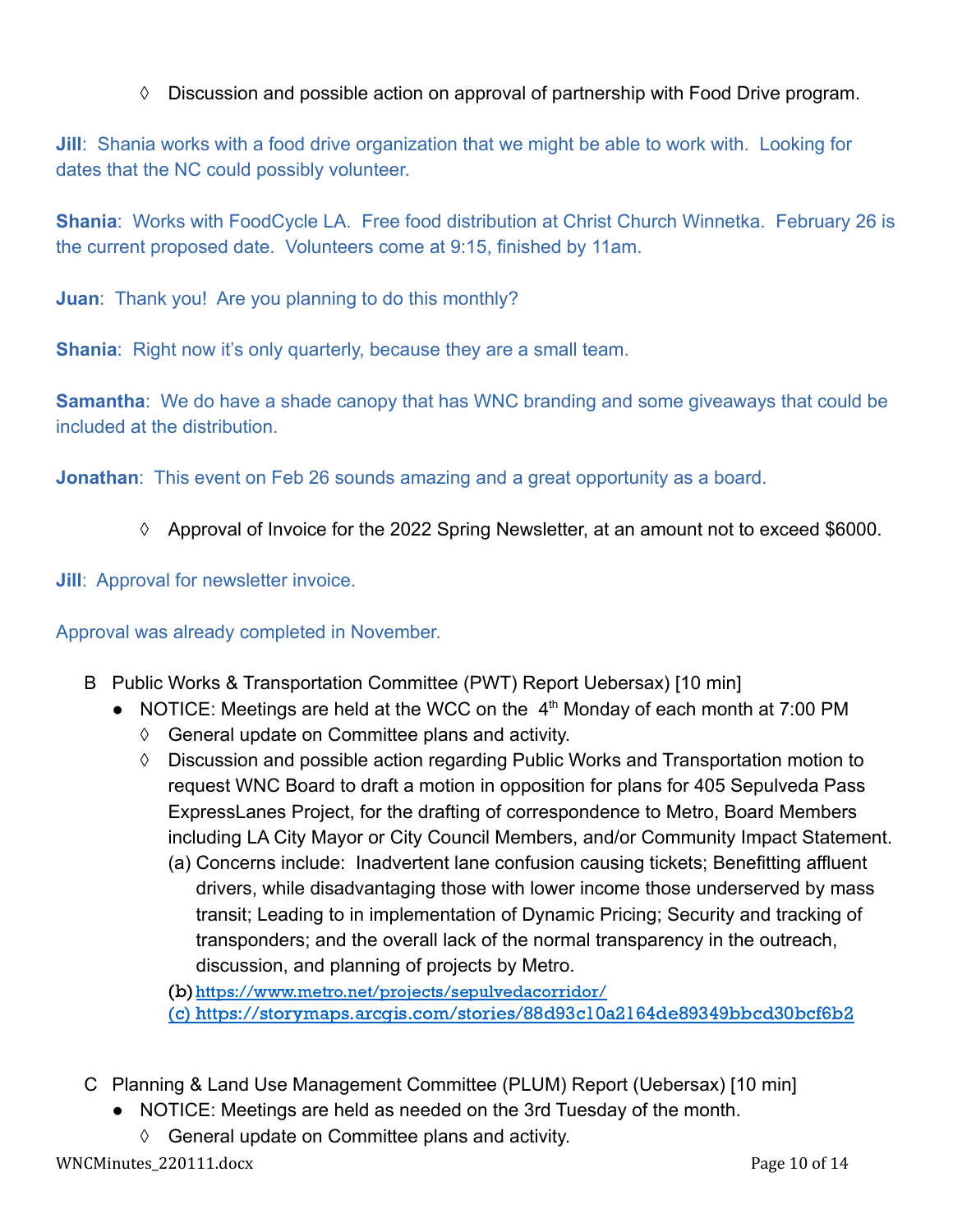- ◊ Update training being implemented for those who serve on NC PLUM committees.
- ◊ Planning for scheduling of meetings to discuss upcoming projects
- ◊ Report on proposed upgrade of amenities at Winnetka Park.
- D Youth Advocacy Committee (YAC) Report (Lace) [5 min]
	- NOTICE: The YAC Committee Meeting as needed.
		- ◊ General update on Committee plans and activity.
		- ◊ Discussion and possible Action to review and approve a Neighborhood Purposes Grant for culmination exercises (expected to be conducted in person June 2022) and related activities for Ingenium Charter Middle School (ICMS) in the amount of \$1000 (**WNC-2022-011122-10D**)

**Erick**: Presented the request from Ingenium for \$1000. Noted that we have only given \$300 to prior schools.

**Samantha:** How many students go to this school and is it fair to give the same amount?

**Erick**: This has been discussed, but the change for proportional gifts has not been implemented.

**Jill**: Asked for demographic information.

**Erick:** They reach out to the poorest of the poor.

**Samantha:** Is this the first year they have been in operation.

**Erick**: No, this is just the first year we've reached out to public charters.

Erick motioned to approve \$300 for Ingenium, Judith seconded.

| <b>Board Member</b>      | <b>Yes</b> | <b>No</b> | Abstain | Ineligible | Recused | Absent |
|--------------------------|------------|-----------|---------|------------|---------|--------|
| Ajantha Sriramya         |            |           |         |            |         | X      |
| <b>Lisa Reeber</b>       |            |           |         | n/a        |         |        |
| <b>David Uebersax</b>    |            |           | X       |            |         |        |
| <b>Erick Lace</b>        | X          |           |         |            |         |        |
| <b>Judith Giglio</b>     | X          |           |         |            |         |        |
| Samantha Ludwig          |            | X         |         |            |         |        |
| <b>Jill Kline</b>        | X          |           |         |            |         |        |
| <b>Marwa Mulk</b>        |            |           |         | X          |         |        |
| <b>Alexander Tsao</b>    | X          |           |         |            |         |        |
| <b>Jonathan Vickburg</b> | Χ          |           |         |            |         |        |
| <b>Shania Accius</b>     | X          |           |         |            |         |        |
| <b>Victor Lerma</b>      |            |           | X       |            |         |        |
| <b>Mikhail Maniyan</b>   |            |           |         | X          |         |        |
| <b>Elizabeth Chapman</b> | X          |           |         |            |         |        |

WNCMinutes\_220111.docx Page 11 of 14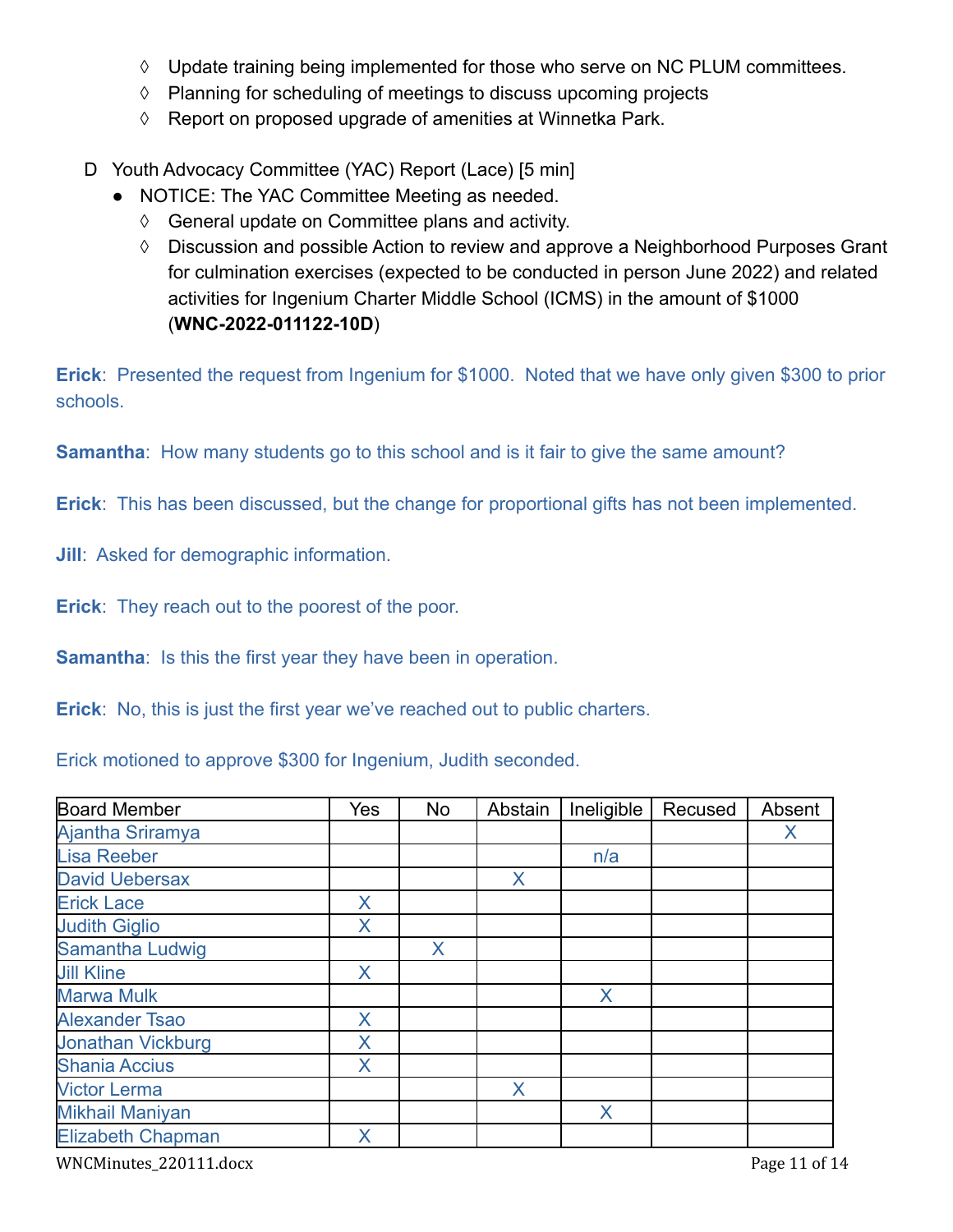| Me<br>$S^{max}$ |  |  |  |
|-----------------|--|--|--|
|                 |  |  |  |

**Approved**: (7 Yes, 1 No, 2 abstain, 2 ineligible, 1 absent)

Jill's financial training was sent in before this vote to allow eligibility.

**Erick**: Opening of the education center is expected to be soon, invitations will be sent to the board once received.

**Jill**: Make sure someone takes photos for outreach.

- E Public Safety Committee (PSC) Report (Vickburg) [5 min]
	- NOTICE: Meetings as needed on the 4th Wednesday of the month
		- ◊ General update on Committee plans and activity

**Jonathan**: Special meeting last month. They are trying to outreach. More is coming next month.

- F Rules Elections & By-Laws Committee (REB) Report (Lace) [2 min]
	- **●** NOTICE: Meeting to be scheduled ASAP for Bylaws update

**Erick**: How is next Wednesday at 7 for bylaws updated?

Please ensure bylaws are listed on February's agenda.

- G Budget & Finance Committee (B&F) Report (Ludwig) [2 min]
	- NOTICE: Meeting TBD

## 11)**REPORTS, APPOINTMENT AND CONFIRMATION OF LIAISONS:**

- A LA DWP Memorandum of Understanding Oversight Committee Report
- B LA Neighborhood Council Coalition (LANCC)
- C Los Angeles Budget Advocate
- D Community Impact Statement Signatories
- E Valley Alliance of Neighborhood Councils (VANC)

**Melissa**: Meeting was about redistricting, but nothing new to report.

- F West Valley Neighborhood Alliance on Homelessness
- G LA City Council District 3 Beautification Action Team Liaison

### **David**: No January meeting.

H Sustainability Alliance

WNCMinutes\_220111.docx Page 12 of 14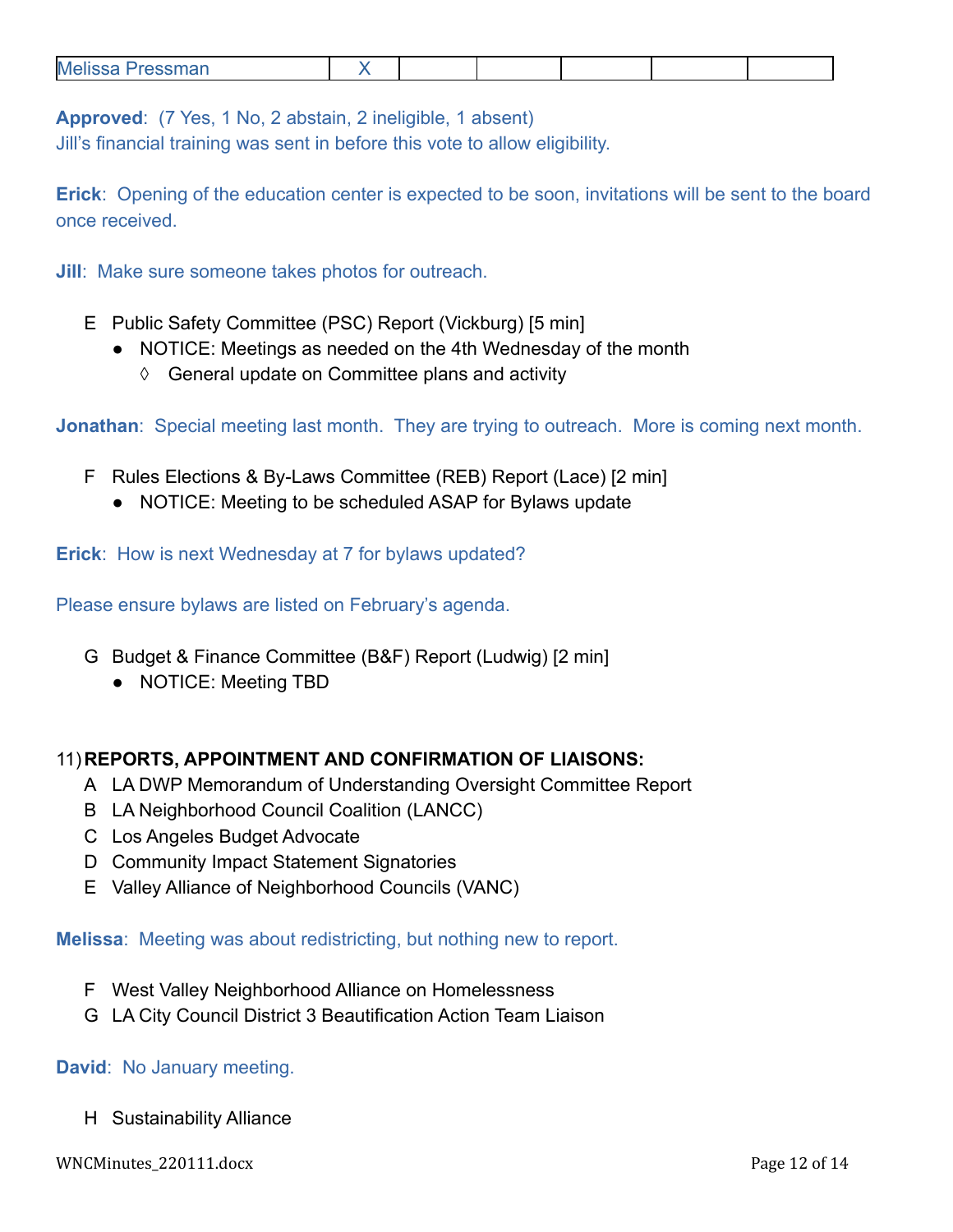- I Emergency Preparedness
- J Data Liaison
- K Grievance Panel

## **12)GOOD OF THE ORDER [2 min]**

**Erick**: Homeless count is going to be Jan 26, training is online. lahsa.org

**Jill**: Received a note - CD 3 needs a new appointment.

**Shania**: Girl Scout cookies orders are starting next week!

**Elizabeth**: My daughter is also selling Girl Scout cookies.

**David**: Happy New Year!

### **13)MEETING ADJOURNED**

## **David**: Meeting adjourned at 10:06

### **THE AMERICAN WITH DISABILITIES ACT**

As a covered entity under Title II of the Americans with Disabilities Act, the City of Los Angeles does not discriminate on the basis of disability and, upon request, will provide reasonable accommodation to ensure equal access to its programs, services and activities. Sign language interpreters, assistive listening devices and other auxiliary aids and/or services may be provided upon request. To ensure availability of services, please make your request at least 3 business days (72 hours) prior to the meeting you wish to attend by contacting the Department of Neighborhood Empowerment by email: NCSupport@lacity.org or phone: (213) 978-1551 and/or either:

- The Winnetka NC Board Secretary via email at secretary@winnetkanc.com, or
- The Winnetka NC President at 818-992-1650, or via email at duebersax@winnetkanc.com.

#### **PUBLIC ACCESS OF RECORDS**

In compliance with Government Code section 54957.5, non-exempt writings that are distributed to a majority or all of the board in advance of a meeting may be viewed at Winnetka Recreation Center, 8401 Winnetka Ave., CA 91306 and are available on our website at www.winnetkanc.com

or at the scheduled meeting. In addition, if you would like a copy of any record related to an item on the agenda, please contact the Winnetka NC Board Secretary via email at [ECHAPMAN@WINNETKANC.COM](mailto:ECHAPMAN@WINNETKANC.COM) or email duebersax@winnetkanc.com.

#### **RECONSIDERATION AND GRIEVANCE PROCESS**

The Board may reconsider and amend its action on items listed on the agenda if that reconsideration takes place immediately following the original action or at the next regular meeting. The Board, on either of these two days, shall: (1) Make a Motion for Reconsideration and, if approved, (2) hear the matter and Take an Action.

If the motion to reconsider an action is to be scheduled at the meeting following the original action, then two items shall be placed on the agenda for that meeting: (1) A Motion for Reconsideration on the described matter and (2) a {Proposed} Action should the motion to reconsider be approved. A Board member who has previously voted on the prevailing side of the original action taken can only make a motion for reconsideration.

If a motion for reconsideration is not made on the date the action was taken, then a Board member on the prevailing side of the action must submit a memorandum to the Secretary identifying the matter to be reconsidered and a brief description of the reason(s) for requesting reconsideration at the next regular meeting. The aforesaid shall all be in compliance with the Brown Act.

#### **PROCESS FOR FILING A GRIEVANCE**

Any grievance by a Stakeholder must be submitted in writing to the Secretary of the Board of Directors. The Secretary shall then within no more than 30 days refer the matter to an ad-hoc grievance panel comprised of 3 Stakeholders who are randomly selected by the Council Secretary from a list of Stakeholders who have previously expressed an interest in serving from time to time on such a grievance panel. The Secretary will coordinate a time and a place, not to exceed 10 days, for the panel to meet with the person(s) submitting a grievance and to discuss ways in which the dispute may be resolved.

Thereafter, a panel member shall promptly prepare a written report to be forwarded by the Secretary to the Board to be heard at the next board meeting

### WNCMinutes\_220111.docx Page 13 of 14